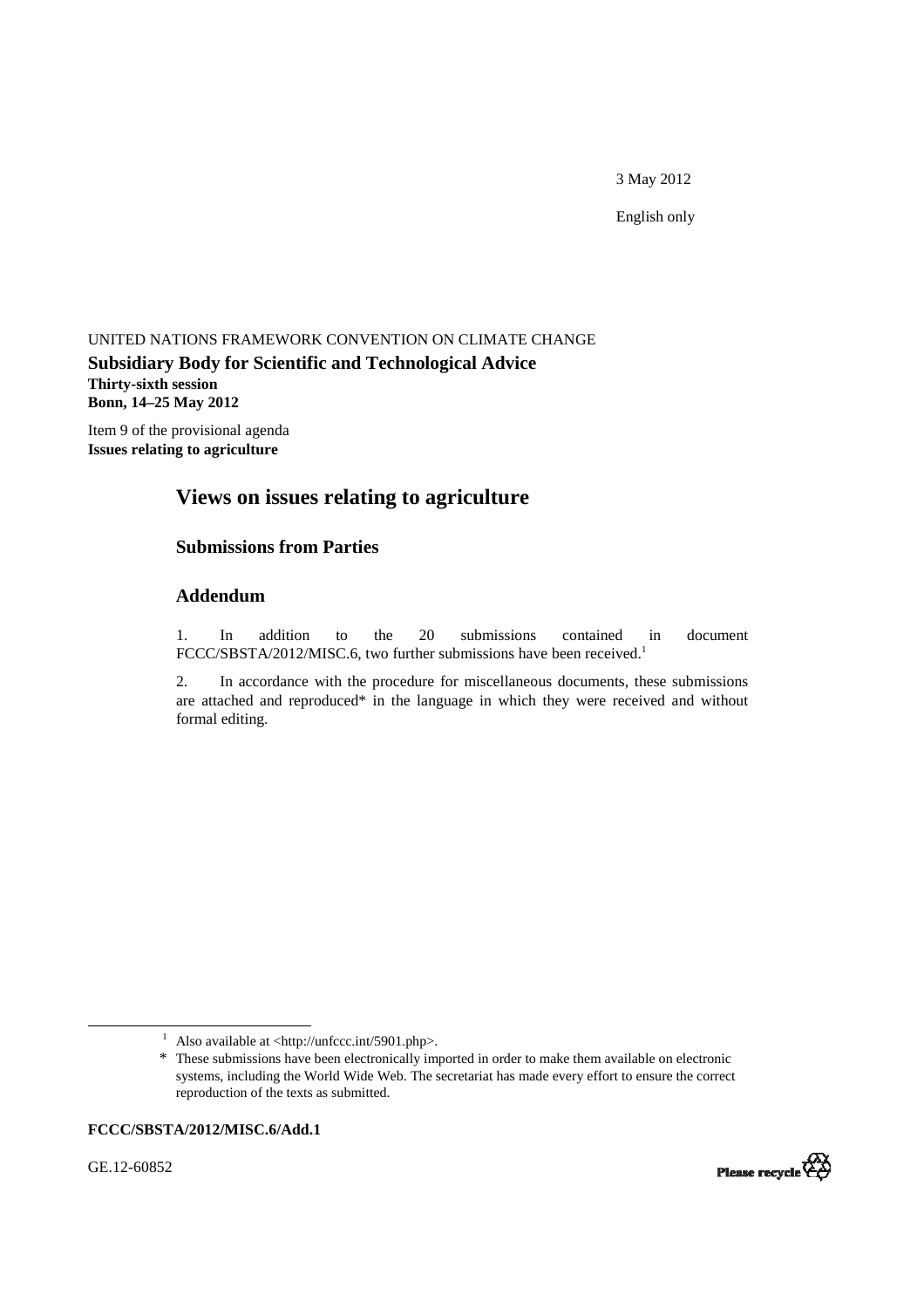# Contents

| 1. Australia                        |    |
|-------------------------------------|----|
| 2. Bolivia (Plurinational State of) | 10 |

 *Page*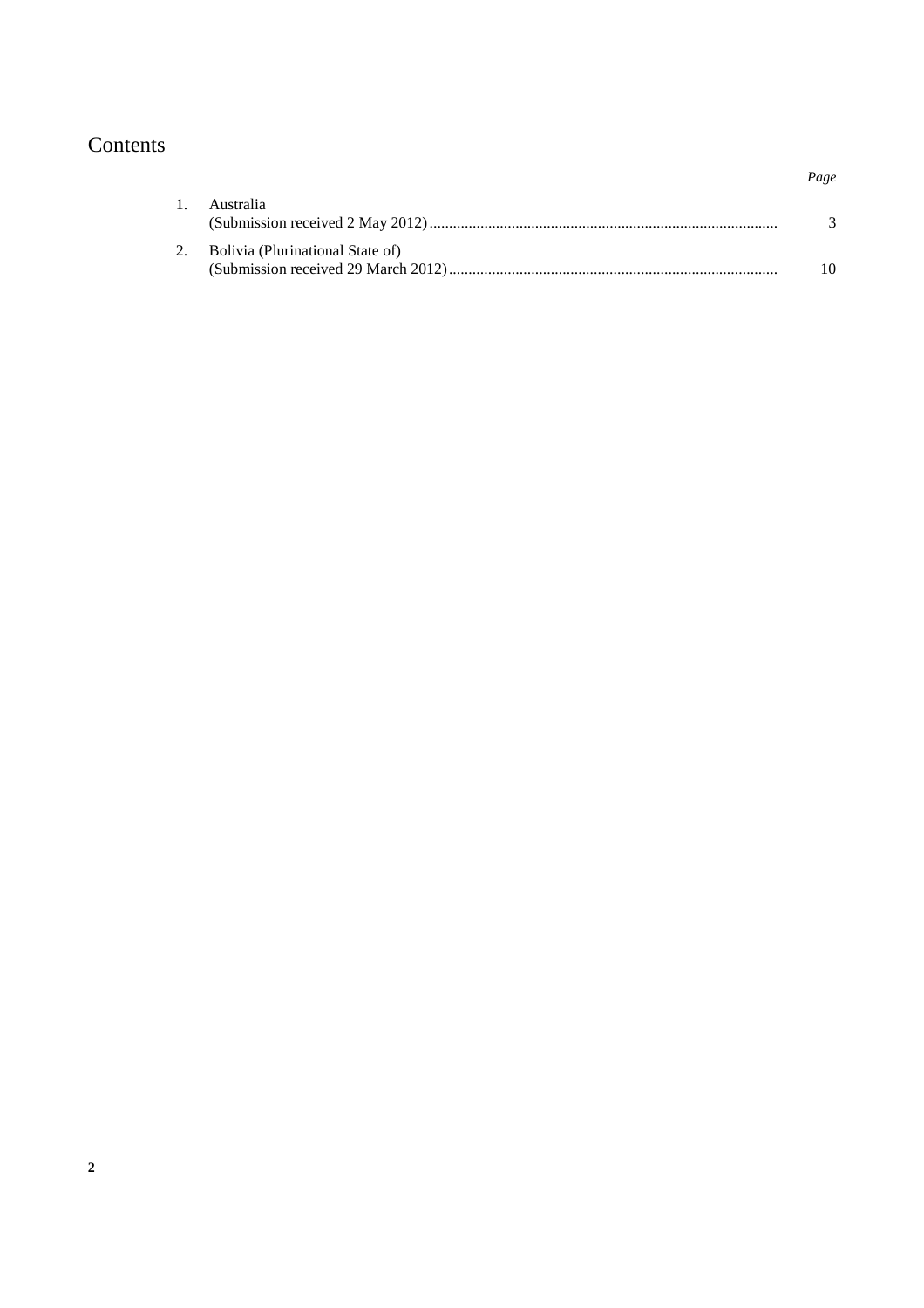# Paper no. 1: Australia

# **Submission to the SBSTA | May 2012**

# **Issues related to Agriculture**

#### **I. Overview**

Australia is a major agricultural producer and exporter and the agricultural sector is vital to the national economy. The sector provides important employment in regional and rural areas in Australia. It also provides valuable environmental stewardship and sustainable land management.

The land sector currently represents approximately 18 percent of Australia's total greenhouse gas emissions. Simultaneously, Australia's agricultural industries face unique challenges in a changing climate and could face a broad range of physical, social and economic impacts.

Australia also recognises the valuable and diverse role this sector plays in providing food, livelihoods and incomes for many countries, as well as the environmental benefits the sector provides. In the context of climate change, agriculture is likely to be the sector which is most greatly affected. It is critical that the UNFCCC further facilitate the sector's response to climate change in all countries in terms of both adaptation and mitigation .

Australia therefore welcomes the COP Decision 2/CP.17 - Outcome of the work of the Ad Hoc Working Group on Long-term Cooperative Action under the Convention, paragraphs 75-77, and the opportunity to submit views on issues related to agriculture for consideration by the Subsidiary Body for Scientific and Technical Advice (SBSTA) according to its mandate as set out in Article 9 of the United Nations Framework Convention on Climate Change (UNFCCC).

The request to SBSTA provides an opportunity to explore how the technological, scientific, methodological and knowledge sharing issues associated with the agriculture sector's ability to respond to climate change can best be addressed. It is important that countries work together in examining these issues, sharing information, and in considering how such issues can be addressed collectively in a way that enhances the domestic action being taken by countries.

Australia encourages the SBSTA to consider:

- 1. the state of scientific knowledge and existing processes related to the physical impacts of climate change on agriculture production and food production;
- 2. the state of scientific knowledge on the measurement and estimation of greenhouse gas emissions and removals in the agriculture sector;
- 3. scientific, technical and socio-economic aspects of adaptation and mitigation in agriculture and their synergies;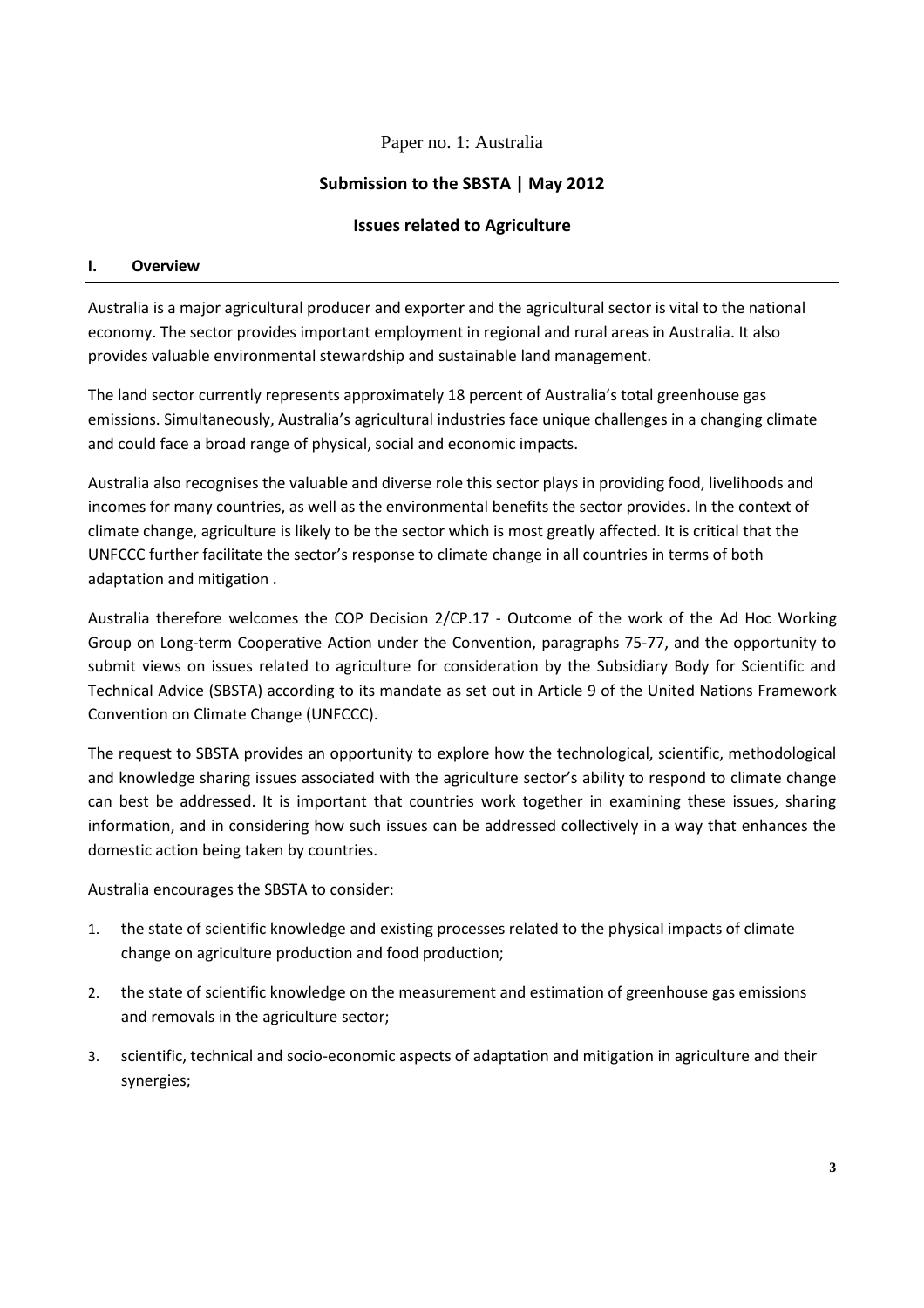- 4. ways and means to support capacity-building, information sharing, education and training of all relevant stakeholders on adaptation and mitigation in agriculture; and
- 5. the identification of innovative, efficient and state-of-the art agricultural technologies, practices, processes and know-how and advice on the ways and means of promoting the development and/or transfer of such technologies.

# **II. Climate change and agriculture in Australia**

Climate change poses challenges for all sectors of the Australian economy, but particularly for those sectors like agriculture that are dependent on natural resources. Climate affects almost every aspect of agricultural production, including the plants used, yield and quality, and which areas are farmed. Changes in temperature, rainfall and extreme events will affect water availability, water and soil quality, fire risk, and the incidence of pests, weeds and disease<sup>1</sup>. These impacts may reduce productivity and output in agricultural industries in Australia and other countries.

Australia's agricultural and land use sectors have already made a significant contribution to Australia's commitment to reduce its greenhouse gas emissions, but more can be done. Australia has put in place a range of domestic policies and programs to provide strategies and action for helping primary industries and producers to make choices and decisions to adapt and respond to climate change.

Australia would welcome the opportunity, as part of the SBSTA consideration of issues related to agriculture, to share the lessons learned through the development of these various programs and policies to assist other countries in undertaking such efforts. Likewise, Australia would welcome the opportunity to learn from the experience of other countries. Several examples of policies and measures that Australia has undertaken in relation to agriculture and climate change are included in Attachment 1 to this submission.

# **III. Agriculture and the UNFCCC**

Australia believes the UNFCCC has an important role to play in facilitating a global response to the adaptation challenges and mitigation opportunities presented by the agriculture sector.

There is a clear role for domestic governments to put in place policies and measures to help the agriculture sector adapt to and respond to climate change. This may include, but is not limited to, the need to encourage and support sustainable natural resource use and management, enable industries to adapt, and encourage and assist agricultural industries to adopt new technology and practices as appropriate. However, there are areas that would benefit from Parties working collectively to ensure that the international climate change framework encourages appropriate domestic action.

 $\overline{a}$ 

<sup>&</sup>lt;sup>1</sup> Department of Climate Change 2010, Australia's Fifth National Communication on Climate Change, Canberra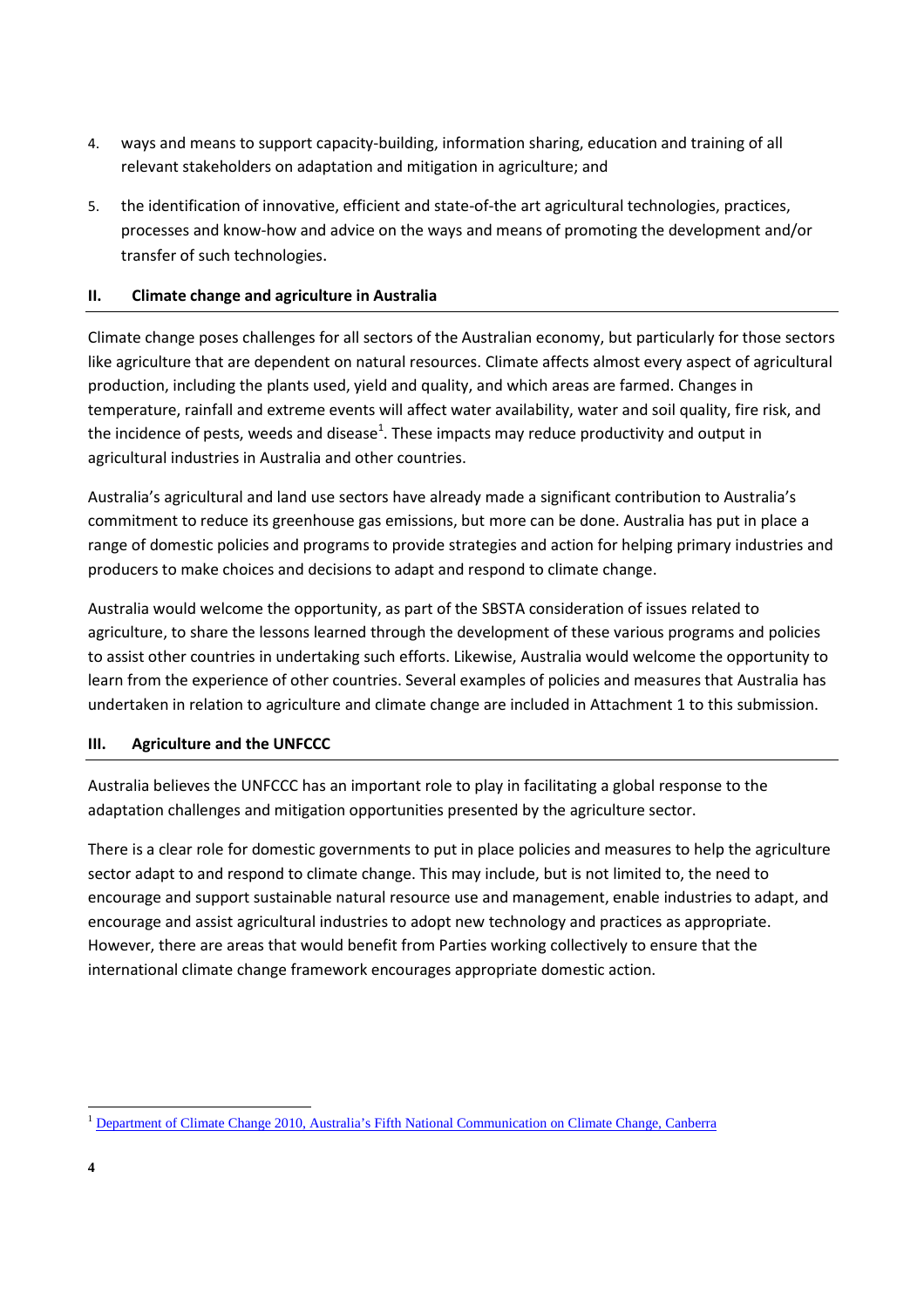#### **Building on existing processes and research**

The SBSTA should consider the state of existing scientific knowledge on the physical impacts of climate change on agriculture production and food production, seeking to identify priority areas, build on existing initiatives, and focus on filling gaps in research.

A number of independent research programs already exist to examine the likely impacts of climate change on agricultural systems and potential emissions reductions from agricultural production. For example, the Primary Industries Adaptation Research Network in Australia has been established to provide a gateway to climate change adaptation research in primary industries. Its aim is to improve the coordination, salience, development and accessibility of climate change adaptation research in the sector.

The Global Research Alliance on Agricultural Greenhouse Gas emissions is an example of a voluntary international alliance working to broaden existing mitigation research efforts. Through identifying knowledge gaps and building off existing research, there is potential to substantially progress outstanding issues in agriculture mitigation research, while maintaining the integrity of existing research initiatives.

In addition to research, processes are also underway to practically realise the potential of the agriculture sector to mitigate climate change impacts. Through identifying existing processes and prioritising areas with mitigation potential, there is an opportunity to facilitate the contribution of the agriculture sector to real and verifiable emissions reductions and support countries' domestic mitigation initiatives.

#### **Measurement and estimation**

The SBSTA should consider establishing a process for countries to share developments relating to measurement and estimation in the agricultural sector. Such a process should aim to increase awareness of and accessibility to new and existing research. It should provide for countries to learn from each others' experience developing and implementing measurement and estimation methodologies and applying the *2006 IPCC Guidelines for National Greenhouse Gas Inventories* to the agriculture sector.

The SBSTA should also encourage parties to utilise and contribute to existing processes for disseminating research into measurement and estimation. For example, the Intergovernmental Panel on Climate Change Emissions Factor Database provides a centralised library, where users can upload and access emission factors and other parameters with background documentation or technical references that can be used for estimating greenhouse gas emissions and removals.

There should be coordination between agricultural discussions on measurement and estimation and the SBSTA work programmes relating to land use, land use change and forestry issues, established by Decision CMP.7. These work programmes will also consider information relevant to measurement and estimation of agricultural emissions and removals.

# **Addressing adaptation and mitigation**

SBSTA is encouraged to consider the scientific, technical and socio-economic aspects of adaptation and mitigation in agriculture and their synergies.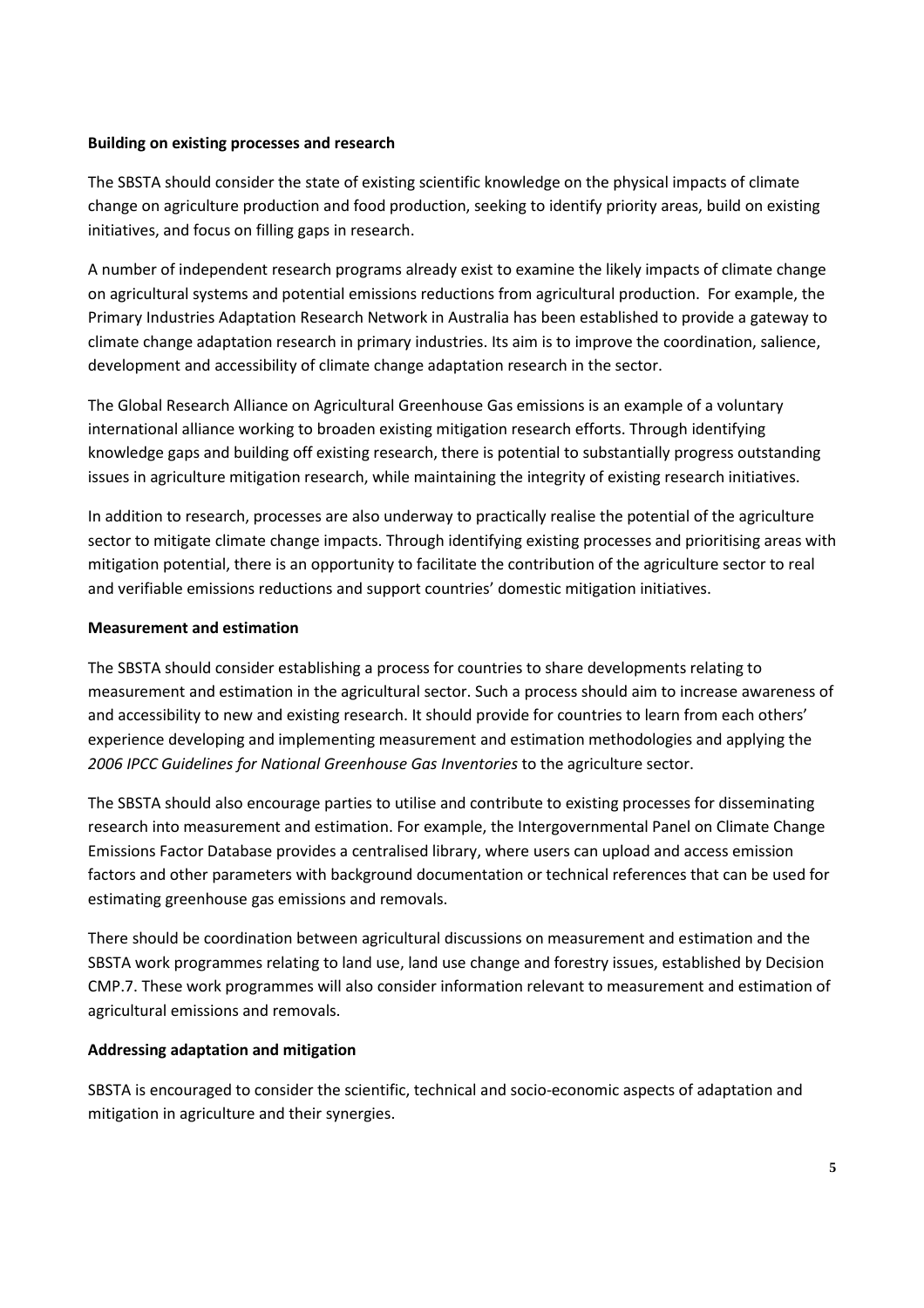Within the agriculture sector, the link between adaptation and mitigation actions is highly complex, and any attempt to separate the two is difficult. Any specific response to climate change in the agriculture sector should be assessed coherently in order to understand both the adaptation and mitigation benefits of the action.

Agriculture offers options that can provide multiple benefits for adaptation, mitigation, development and food production, and drawing out these linkages can improve uptake of practices by farmers, land managers and policy-makers. Identification and prioritisation of activities which maximise benefits for both adaptation and mitigation will improve uptake and incentivize action within the agriculture sector.

Adaptation is a necessity if agriculture is to remain profitable and sustainable and to maintain and enhance food production to feed a growing world population. Adaptation actions should complement mitigation efforts and provide an opportunity to adjust resource management practices to support the sustainability of agriculture. Such adjustments could better prepare these sectors to cope with climate change by increasing the resilience of human and natural systems.

Climate change adds to the complexity of the farming environment. Fostering adaptation entails a mix of innovation and strategy initiated at a number of levels. In this context there is a need to promote the consideration of climate change risks as a component of mainstream decision making for agriculture in all countries.

The global challenge will be to increase food production through raising agricultural productivity efficiently, whilst decreasing resource intensity and protecting biodiversity and human livelihoods. Adaptation will involve changing management practices, technologies, institutions and expectations to fit the prevailing or projected climate. Adapting primary industries effectively will not only minimize the negative impacts of climate change, but will allow producers to take advantage of opportunities afforded by our changing climate. Successful adaptation to climate change will need both strategic preparation and tactical response strategies. Adaptation measures will have to reflect and enhance current 'best-practices' designed to cope with adverse conditions such as drought. Adoption of these new practices will require, amongst other things:

- robust projections of climate change impacts at local or regional scales, to provide the confidence for land managers to take action;
- the motivation to change to avoid risks or to exploit opportunities;
- demonstrated technologies to enable change to occur;
- support during transitions to new management or new land use;
- altered transport and market infrastructure; and
- an effective monitoring and evaluation system to learn which adaptation approaches work well, which do not and why.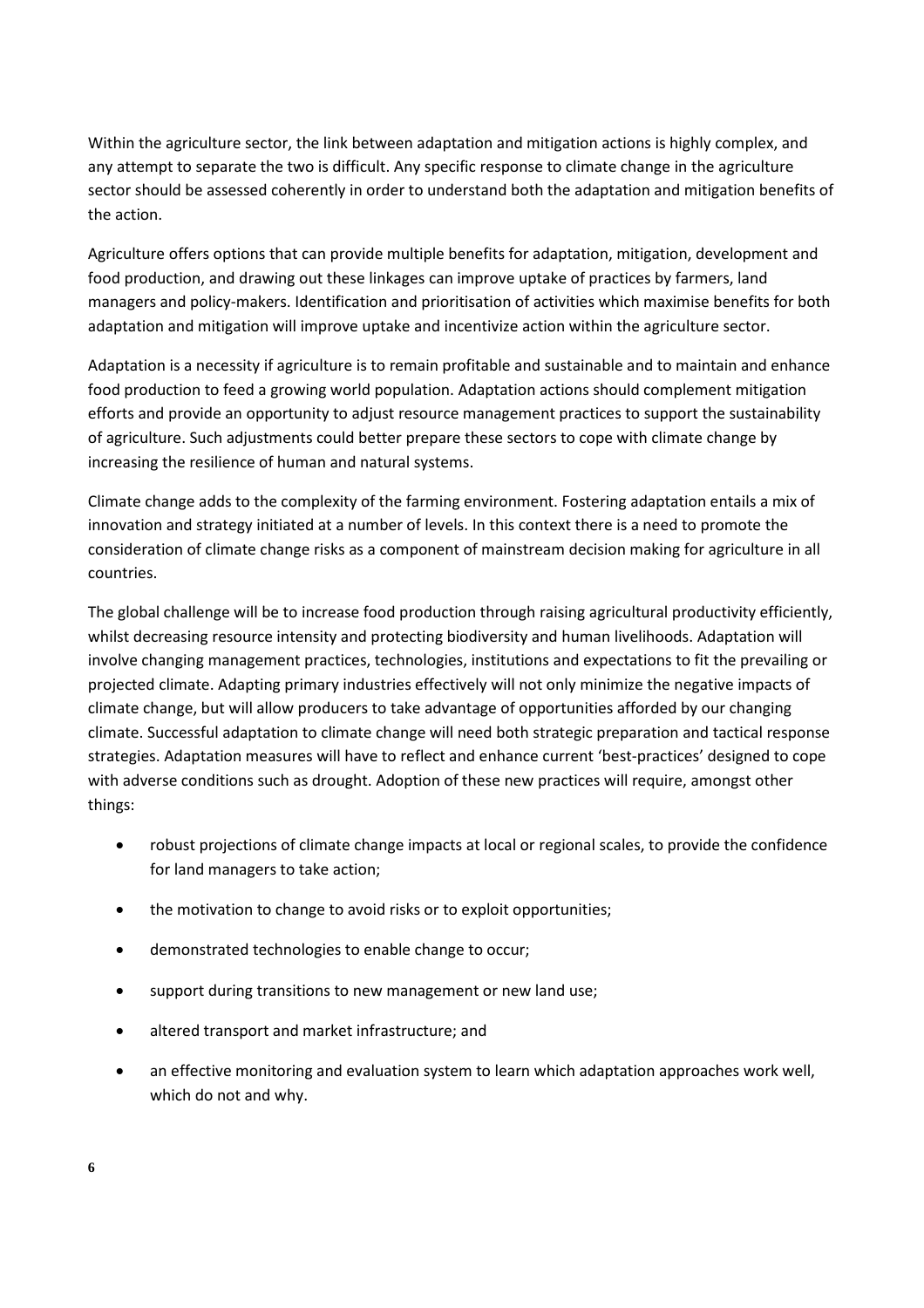The SBSTA is also encouraged to consider what barriers exist to implementing adaptation and mitigation strategies in the agriculture sector.

# **Capacity building and information exchange**

The SBSTA is encouraged to consider ways and means to support capacity-building, information sharing, education and training of all relevant stakeholders on adaptation and mitigation issues in agriculture within both developed and developing countries.

Countries are already realising substantial reductions in emissions and building resilience in the agricultural sector. The SBSTA is requested to explore existing measures already being undertaken to adapt to and to mitigate climate change within the agricultural sector, with a view to sharing this information to increase the capacity of all countries to implement the strategies most suited to their national circumstances.

# **Technology**

The SBSTA should consider the identification of innovative, efficient and state-of-the art agricultural technologies, practices, processes and know-how and advice on the ways and means of promoting the development and/or transfer of such technologies.

New technological developments and innovation will be required in order to take advantage of the opportunities for mitigation and respond to the challenges of adaptation within the agricultural sector. Through identifying existing technologies and emerging developments and aligning these with identified priorities for agriculture mitigation and adaptation, it will be possible to implement effective responses to climate change in the agriculture sector.

Technological responses which encourage the best use of available resources, increasing the efficiency of food production whilst decreasing resource intensity and protecting biodiversity, should be explored. Opportunities to share and apply this technology, taking into account local and cultural specific conditions, should be maximised.

# **Attachment 1: Examples of climate change policies and measures for agriculture in Australia**

# **Adaptation - Drought Policy**

Agricultural production in Australia is affected by periodic droughts and flooding, and the incidence of drought is projected to increase under climate change. Recognising the impact of severe drought on rural and regional communities, the Australian Government provides support to drought affected farmers and rural communities through its drought policy.

In 2008-09, the Australian Government conducted a comprehensive national review of drought policy. This review found that Australian farmers faced an increased risk of drought over the next 20 to 30 years and that there was a need to move from a crisis framed assistance model to a system that promotes improved farmer preparedness and risk management. As a result of this review, a pilot of drought reform was developed and trialled in Western Australia. Drought pilot measures include: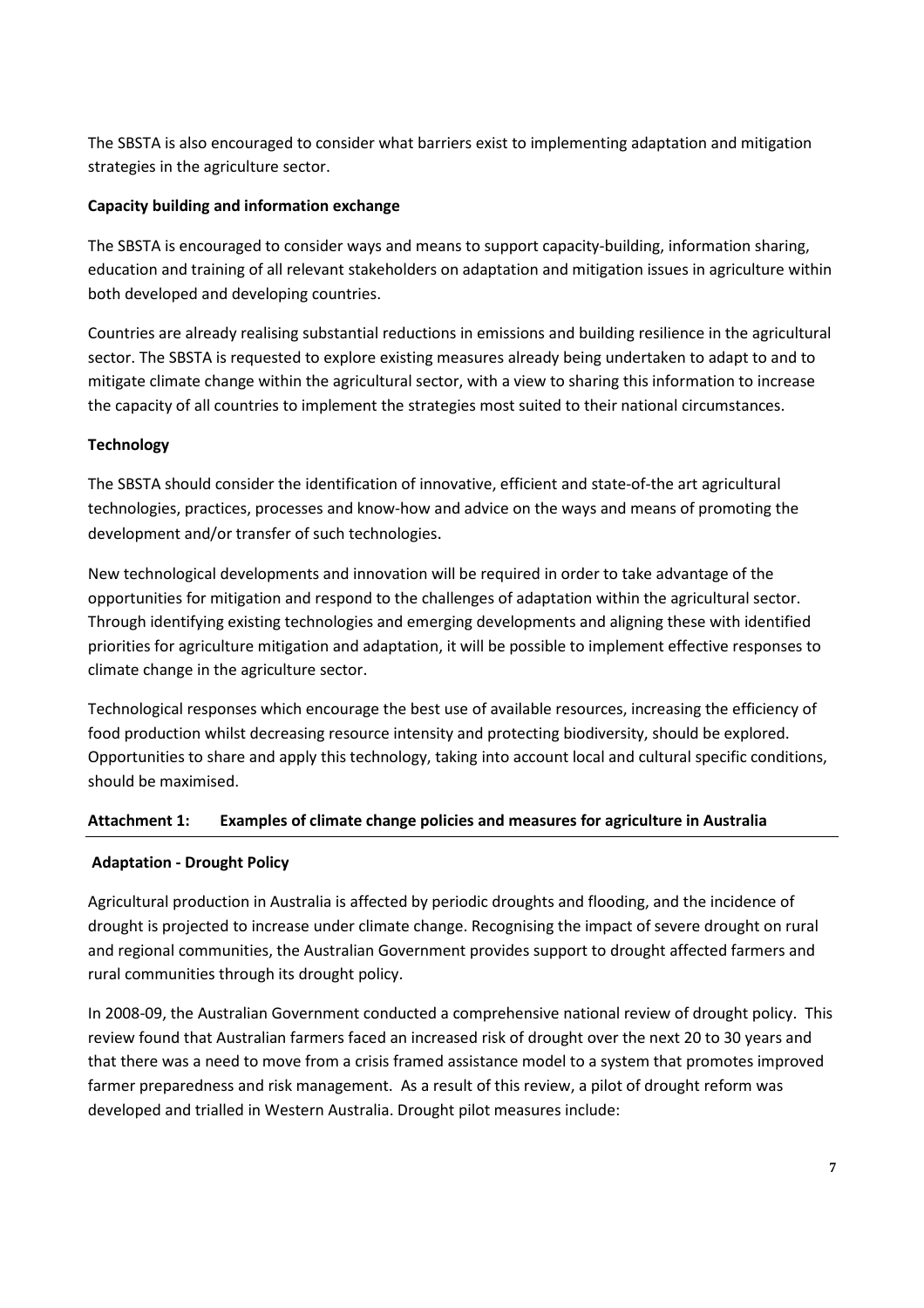- farm planning support for training to develop or update a strategic plan for farm business. The plan identified priority activities to help improve the management and preparedness of farm businesses to respond to future challenges; and
- farm social support support for a better coordinated social support network to meet the mental health, counselling and other social needs of farming families and rural communities.

The findings from the Western Australia pilot are being considered in the context of reforming national drought policy.

# **Mitigation - The Carbon Farming Initiative**

Australia's Carbon Farming Initiative (CFI) provides financial incentives to farmers and land managers to store carbon or reduce greenhouse gas emissions on the land. The CFI also improves the resilience of Australia's environment to the coming impacts of climate change by encouraging sustainable farming and flexible land management approaches and by providing a source of funding for landscape restoration projects.

The CFI is the first federally legislated agriculture and forestry offset market in the world, and covers the broadest range of eligible agricultural and forestry activities of any market currently in operation. It will be linked to Australia's Carbon Pricing Mechanism.

The CFI provides new opportunities for farmers to access proven technologies and management practices that will reduce input costs and emissions whilst maintaining or enhancing productivity. The focus is on rewarding practices that increase the efficiency of production and build resilience to climate change.

Projects must use a methodology approved by the Government based on advice from an independent expert committee. Methodologies have so far been approved for the capture and destruction of methane in piggeries, sequestration through environmental plantings, the capture and combustion of landfill gas, and reducing emissions through savanna fire management.

# **Research and Development**

The Australian Government has been investing in research on climate change and agriculture from 2008-09 to 2011 through the Australia's Farming Future Climate Change Research Program (CCRP). The CCRP funds research projects and on-farm demonstrations to improve opportunities for primary producers to respond to climate change and manage emissions while improving their productivity.

Research focuses on reducing greenhouse gas emissions, improving soil management and adapting to a changing climate. There are a number of examples of the CCRP research outcomes showing areas for potential emissions reductions while maintaining productivity, such as:

• the use of feeding supplements to reduce livestock emissions;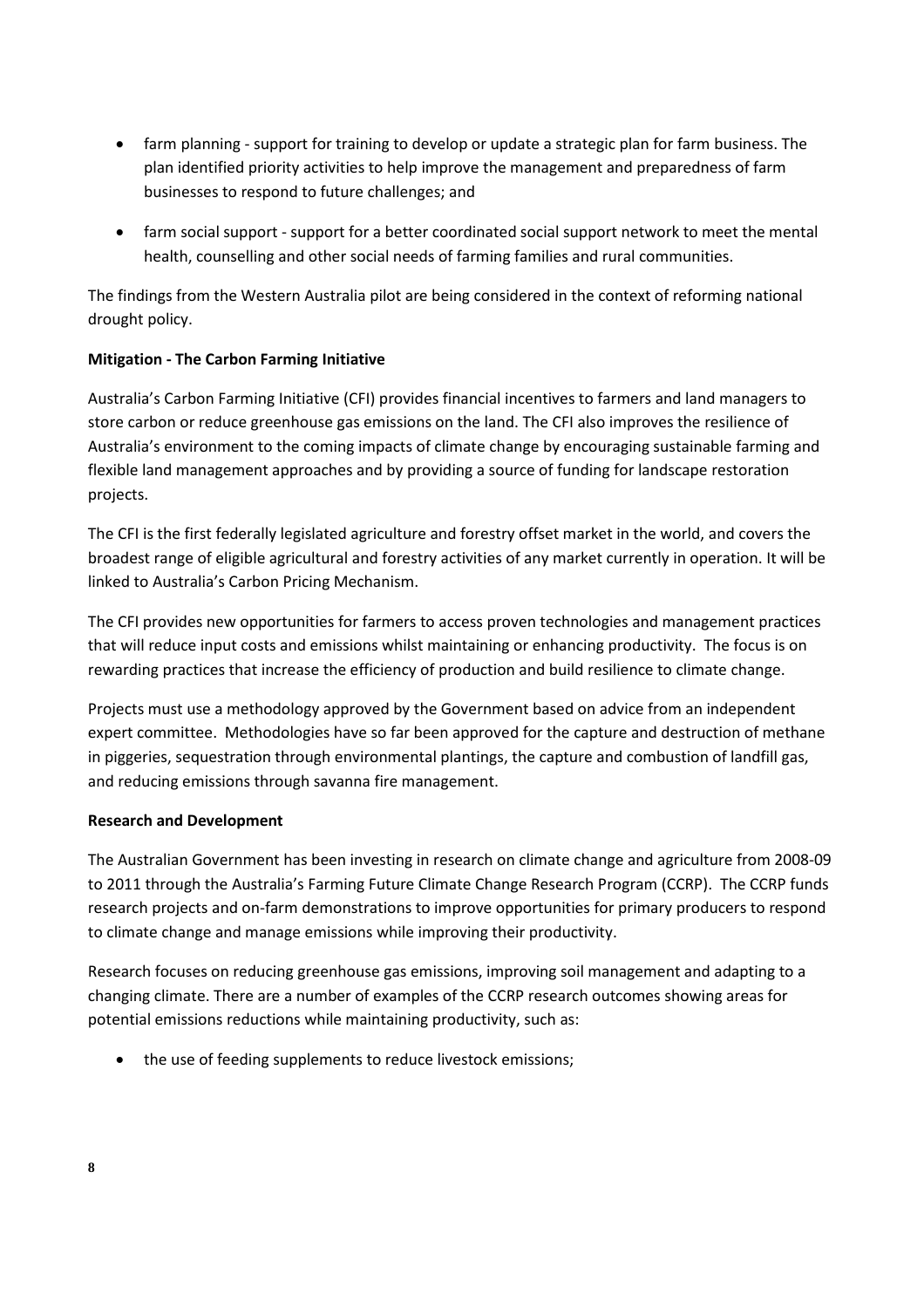- using alternative pasture species to counteract the impacts of shorter growing seasons predicted under future climate scenarios;
- incorporating low methane traits into breeding programs for the livestock industry;
- improved fertiliser management in high rainfall cropping areas to reduce nitrous oxide emissions;
- identifying the effect of management practices on soil carbon levels; and
- analysing the costs and opportunities of relocating industries to areas with more suitable climates.

The new Carbon Farming Futures program will build on and expand the CCRP. The Carbon Farming Futures will undertake research, demonstration and extension to allow farmers and other landholders to benefit from the economic opportunities of the Carbon Farming Initiative while assisting Australia in achieving its long-term emission reduction targets.

One key activity is the Filling the Research Gap Program. This Program will build on the CCRP and provide funds for research into new technologies and practices for land managers to reduce emissions and store carbon. Outcomes from the Filling the Research Gap Program will be shared in international fora, including through Australia's participation in the Global Research Alliance on Agricultural Greenhouse Gases.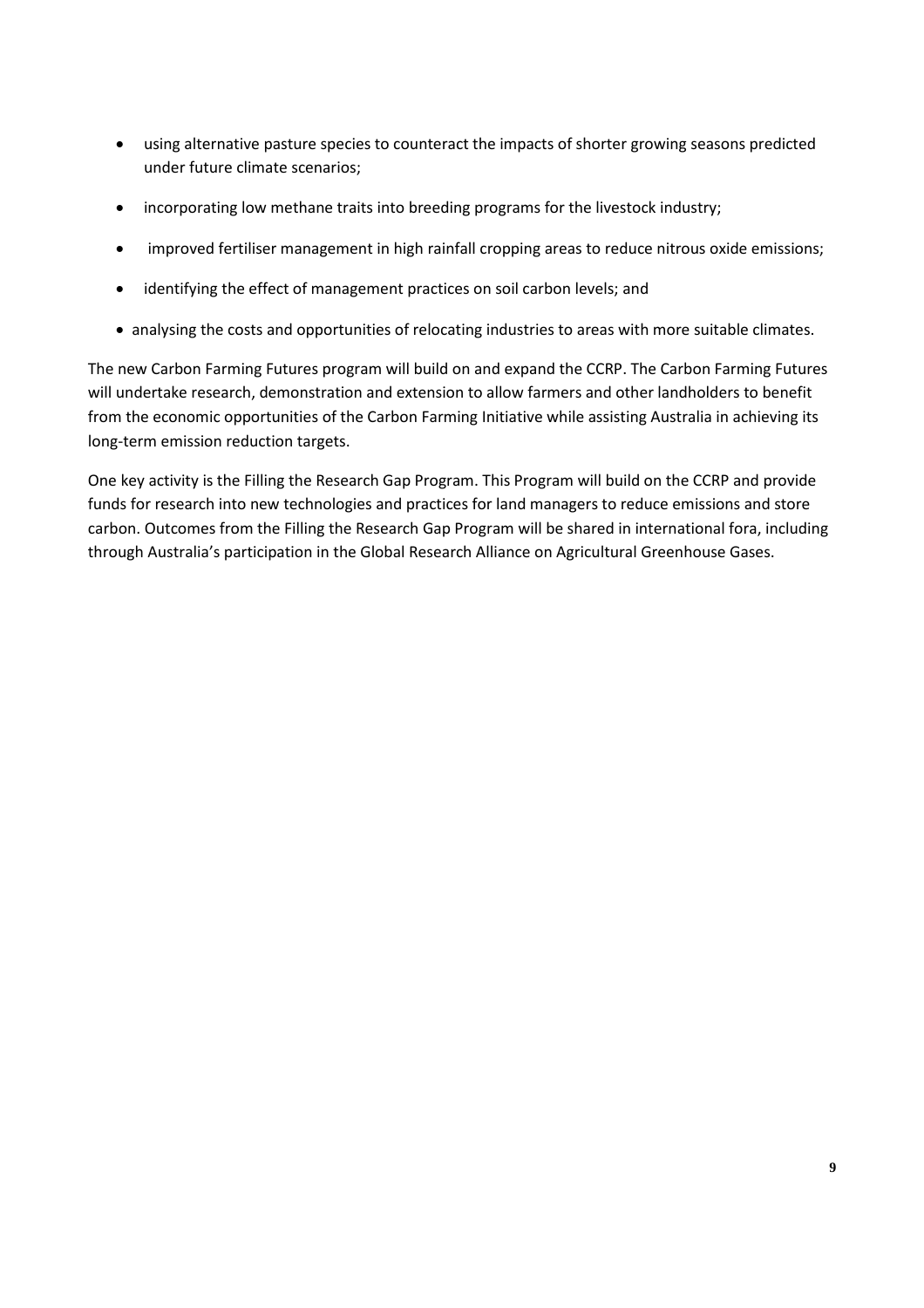Paper no. 2: Bolivia (Plurinational State of)

# AGRICULTURE AND THE UNFCCC

# **Submissions by the Plurinational State of Bolivia**

The Durban results from the work of the AWG-LCA (Decision 2/CP.17) requests the Subsidiary Body for Scientific and Technological Advice to consider issues related to agriculture at its thirtysixth session. The Plurinational State of Bolivia takes opportunity to contribute our views and we look forward to discussions on agriculture at the upcoming intercessional meeting.

In doing so, we stress that, as stated by the Group of 77 and China in regards to agriculture on June 6, 2010,"*work on any sector requires an agreement on a general framework for sectorial cooperation. The discussion on agriculture should respect the relevant provisions and principles of the Convention, in particular the principle of equity, CBDR and the promotion of a supportive and open international economic system that would lead to sustainable economic growth and development in all Parties, particularly developing country Parties. Sectoral approaches in the agricultural sector should not lead to new commitments for developing countries, respecting the differentiation between developed and developing countries in accordance with the principle of CBDR.* 

*The special economic and social conditions of developing countries and the differences between agricultural systems, the importance of adaptation and of safeguarding food security, the interests of small and marginal farmers, the rights of indigenous peoples and traditional knowledge and practices, should be duly taken into account when dealing with agriculture.* 

*In a context of a dramatic increase in global food demand by a growing world population, there is a need to recognize the importance of safeguarding food security by ensuring sustainability of agricultural systems. In this sense, it is is important to recall the objective of the Convention, by which the stabilization of greenhouse gas concentrations should be done in such a way to ensure that food production is not threatened and to enable economic development to proceed in a sustainable manner.* 

*Cooperative sectoral approaches and sector-specific actions in the agricultural sector should not create barriers to trade, and constitute a means of arbitrary or unjustifiable discrimination or a disguised restriction on international trade."* 

Additionally, we believe that the bases for action on agriculture under the Convention include Articles 2, 4.1 (c),(d),(e), 4.3, 4.4, and 4.5.

# **II. The need for a transition to establish climate-resilient agricultural and agroforestry systems**

Sustainable agriculture and agroforestrypractices increase the resilience of cropping systems – through building healthier soils, increasing the biological diversity of the system and, particularly in rainfed regions (where most poor farmers farm), incorporating more water harvesting and water management techniques. To adapt to changing climates, farmers will need to adopt such technologies, practices and processes. It is necessary to prioritize the funding of these climateresilient agriculture practices and promote transitions to climate-resilient agricultural systems.Thus, work on agriculture at the UNFCCC should focus on enabling adaptation through climate-resilient agriculture by mainstreaming the different elements/action discussed below in section III in the work of different bodies of the Convention.Transforming the world's food and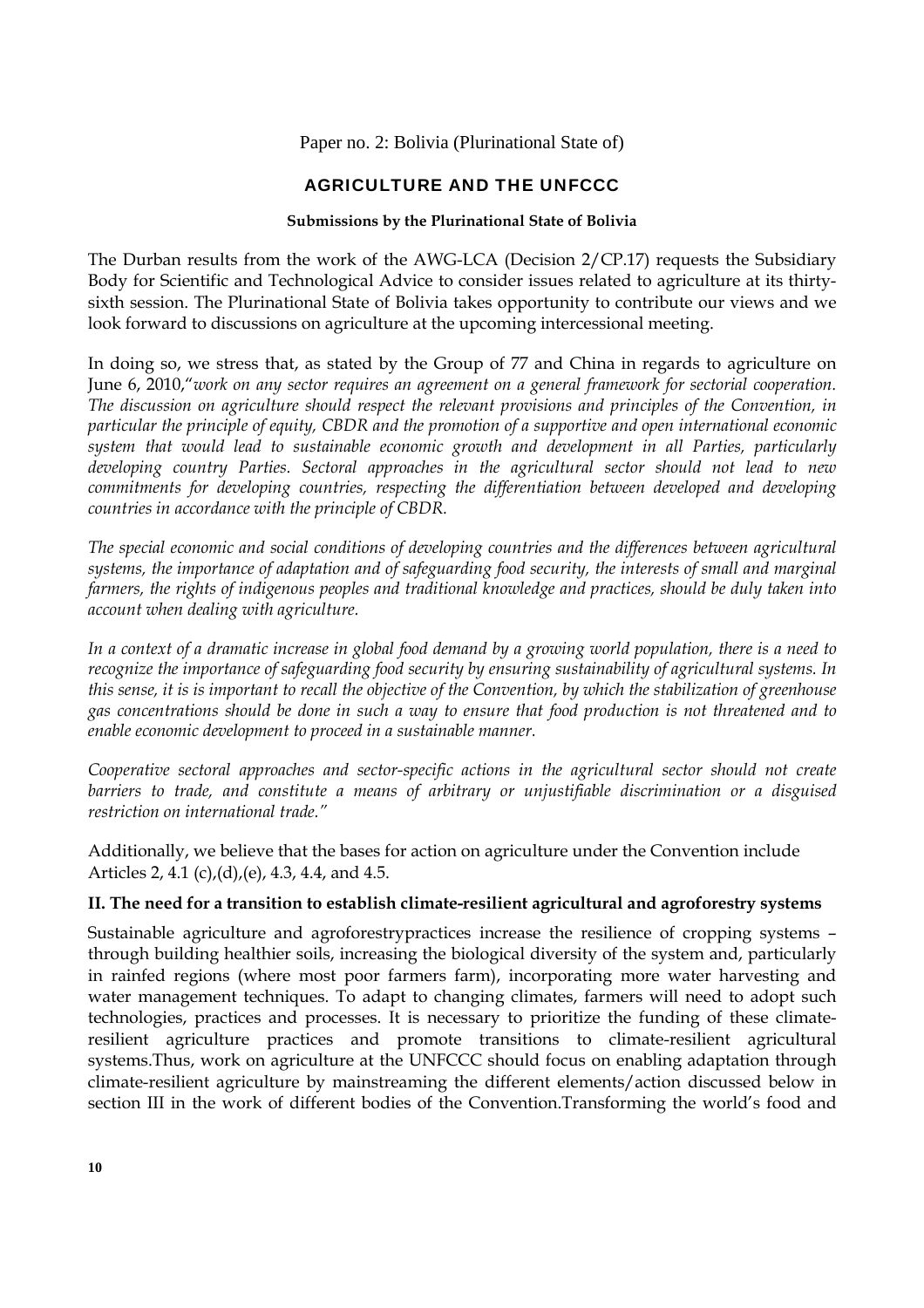fibre production to a system based on sustainable smallholder agriculture is the best way to minimize agriculture's contribution to the very significant problem of global warming. In short, peasant agriculture cannot only feed the world; it can also cool the planet. Agricultural incentives and subsidies therefore need to be redirected away from climate-destructive monocultures and climate-harmful inputs (e.g., synthetic fertilizers) towards climate-resilient practices of the smallfarm sector.

The UNFCCC is one of several international institutions that mustbe called upon to support and enable the adoption of climate-resilient agriculture. There are other institutions that could work to support developing country priorities on adaptation. **Therefore, a workprogramme under the UNFCCC might not be appropriate**. A gap analysis should be carried out to understand the scope and content of the work being undertaken by these other institutions so as not to duplicate efforts.In fact, the Durban outcome on cross-sectoral approaches does not ask Parties to decide whether to launch a work programme on agriculture, and given an overloaded negotiating agenda, there seems no clear need to increase this burden with a SBSTA work programme.

Moreover, given the urgent need to address the adaptation challenges faced by the agriculture sector, priority must be given to addressing the issues of agriculture within the adaptation bodies of the Convention. The work programme proposals that have been tabled to date would merge mitigation and adaptation questions, thus diluting consideration of adaptation and threatening trade-offs with the mitigation priorities of developed countries.A new work programme on agriculture that conflates necessary mitigation of industrial agriculture with the adaptation needs of small farmers will not only be unjust and scientifically unsound, but also critically distract from addressing either issue comprehensively.

III. As noted above, work on agriculture at the UNFCCC should focus on enabling adaptation through climate resilient agriculture and agroforestry by mainstreaming the different elements/action discussed below in the work of different bodies of the Convention. The following issues and actions related to climate-resilientagriculture are the most urgent and appropriate for consideration at this time by the various UNFCCC bodies, Parties, and other institutions:

- **1. Increasing investment in climate-resilientagricultureand agroforestry through UNFCCC and external funding mechanisms prioritizing food security, particularly non-market approaches to support agroforestry and agriculture** 
	- *Annex II Parties* to the UNFCCC must ensure sustainable, predictable and significant public funding for the full incremental costs of the transition to climate-resilient agriculture, through support to the Green Climate Fund, the Adaptation Fund, as well as bilateral and other multilateral climate funding mechanisms.
	- *The GCF*should prioritize funding of agricultural projects that support climate-resilient agriculture and agroforestry systems.
	- The COP should encourage bilateral and multilateral funding agencies to prioritize climate-resilient sustainableagricultureand agroforestry systems in their agriculture funding portfolios.
	- *Annex II Parties* should provide support to countries in the National Adaptation Plan process to integrate ecological agriculture into national adaptation plans.